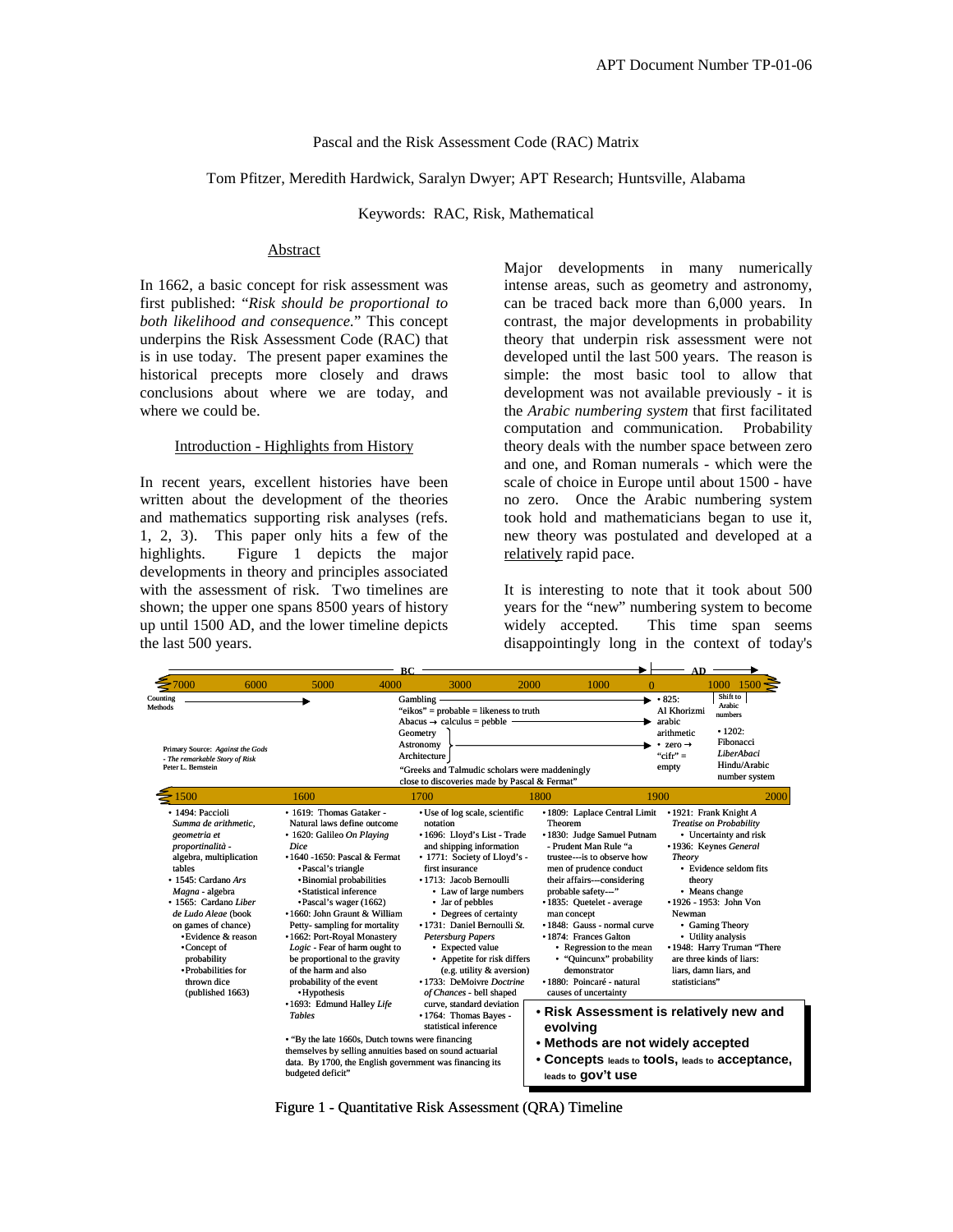information age. Why should it take so long to adopt a concept that is obviously better?

Today's use of risk assessment is supported by many significant developments. These include: (1) the concept of probability first documented in 1565, (2) the concept and use of the logarithmic scale and scientific notation in the 1700's, (3) Lloyds List, which later became Lloyds of London, beginning in 1696, (4) the concept of expected value documented in 1731, (5) the legal concept of the "prudent man" established in 1830, (6) the normal curve in 1848, and many others. It is not the purpose of this paper to review all these developments. However, for the purposes of comparison and contrast this paper focuses more sharply on the period of the mid 1600's and the contributions made by the mathematician Blaise Pascal.

Pascal has been recognized as one of history's foremost contributors to the field of mathematics (ref. 4)**.** His contributions in original thinking are many and range across science, mathematics, and religion. One of his contributions, "Pascal's Wager," is more widely known for its

philosophical and religious connotations than the underlying logic. However, as shown in figure 2, the form of a decision matrix used in the wager is widely applicable to problems in decision theory. Government agencies, safety organizations, and individuals alike use an inherently simple process of examining alternative potential outcomes and making decisions as to the acceptability of the risk. The generic form of Pascal's Wager is often the method used. Within a few years after the publication of Pascal's Wager, his logic became more sharply focused on the application of risk to safety. More of Pascal's work was published and widely reprinted in a book, compiled by Arnauld, that has become a classic: "Logic or the Art of Thinking" (ref. 1). In this book the first clear statement of the theory underpinning our risk matrix appears. It is compelling inasmuch as it was written over 300 years ago and points the way ahead for risk analysis in general. To show the context, a more lengthy quote is included here as figure 3.



**Then** Now

Figure 2 – Blaise Pascal, "The Father of Risk-Based Decisions"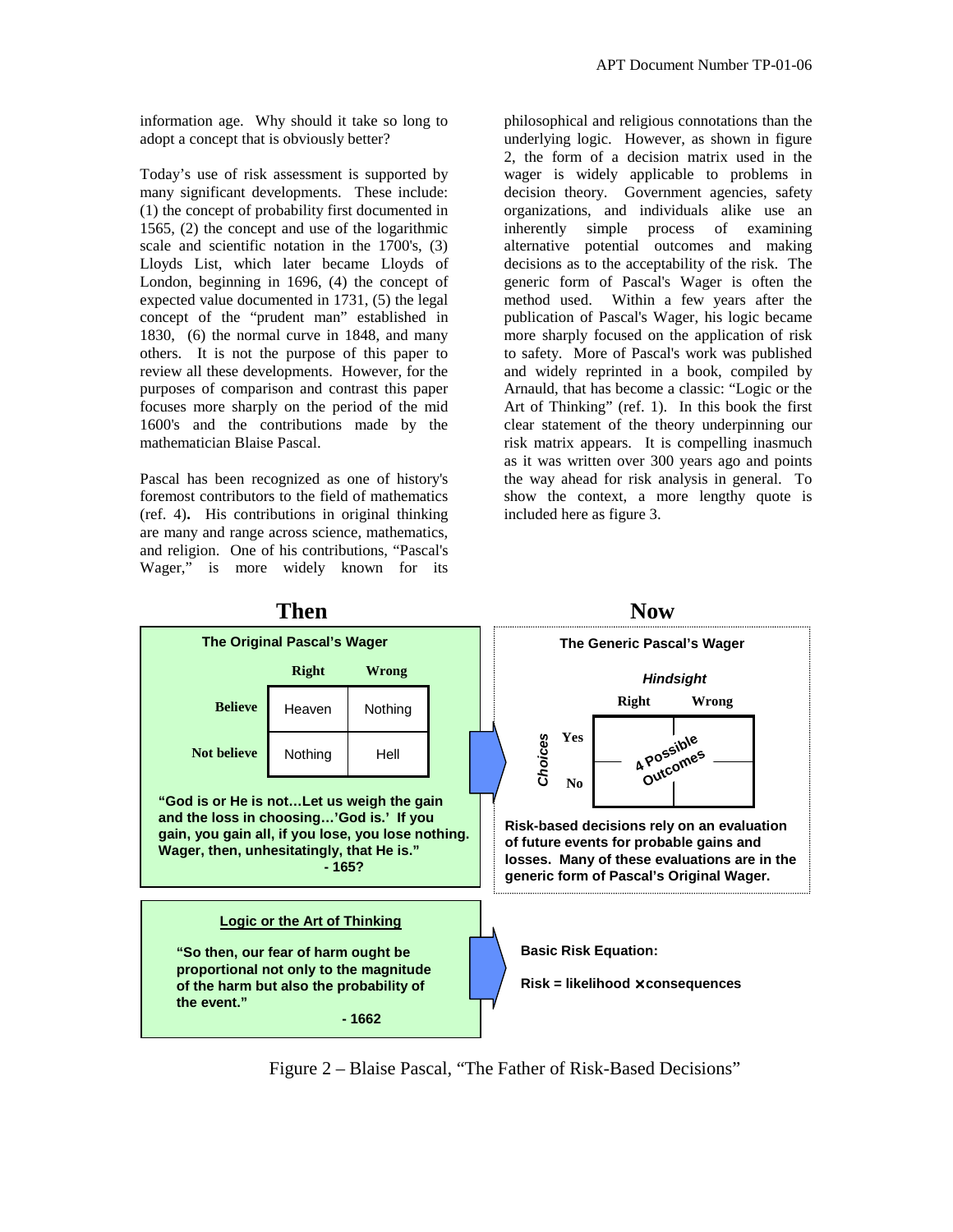# **Chapter 16. Judgments we make concerning future accidents.**

*"These rules*, [referring to earlier chapters] *which are helpful for judging about past events, can be easily applied to future events…* 

"*Many people, for example, are exceedingly frightened when they hear thunder. If thunder makes them think of God and death and happiness, we would not think about it too much. But if it is only the danger of dying by lightning that causes them this unusual apprehension, it is easy to show that this is unreasonable. For out of two million people, at most there is one who dies this way. We could even say that there is hardly a violent death that is less common. So, then, our fear of some harm ought to be proportional not only to the magnitude of the harm, but also to the probability of the event. Just as there is hardly any kind of death more rare than being struck by lightning, there is also hardly any that ought to cause less fear.*"

## Figure 3 - Logic or the Art of Thinking, Quote from Chapter 16

From this line of thinking, the basic risk equation in widespread use is derived directly:

# *Risk = Likelihood x Consequences*

Moreover, there is little doubt that Pascal, the mathematician, postulated the words with their more concise and mathematical definition in mind, because in the same volume we find his rules for use by analysts (ref. 1). It is at first surprising to see how applicable those rules are to the quantitative risk analysis conducted today.

## More Recent History

The application of risk assessment to major Government sponsored programs during our lifetime spans a wide variety. A sampling is illustrated in figure 4.

There have been some notable successes. For example, the National Ranges have applied a highly developed form of risk assessment to the approval process for launching from national ranges (ref. 5). The near perfect safety record in protecting the public from an activity with inherent potential hazards is probably unparalled when compared to any other major technology development.

Risk Assessment in the area of Explosives Safety has grown significantly in the last few years within the US (ref. 6). However, it has been successfully applied in several European Countries for decades. The Swiss are generally credited for leading the way.

Other highly visible events have caused the discipline of risk assessment to become the subject of skepticism. The Challenger Space Shuttle disaster, Three Mile Island, and others provide examples.



Figure 4 – Some Recent History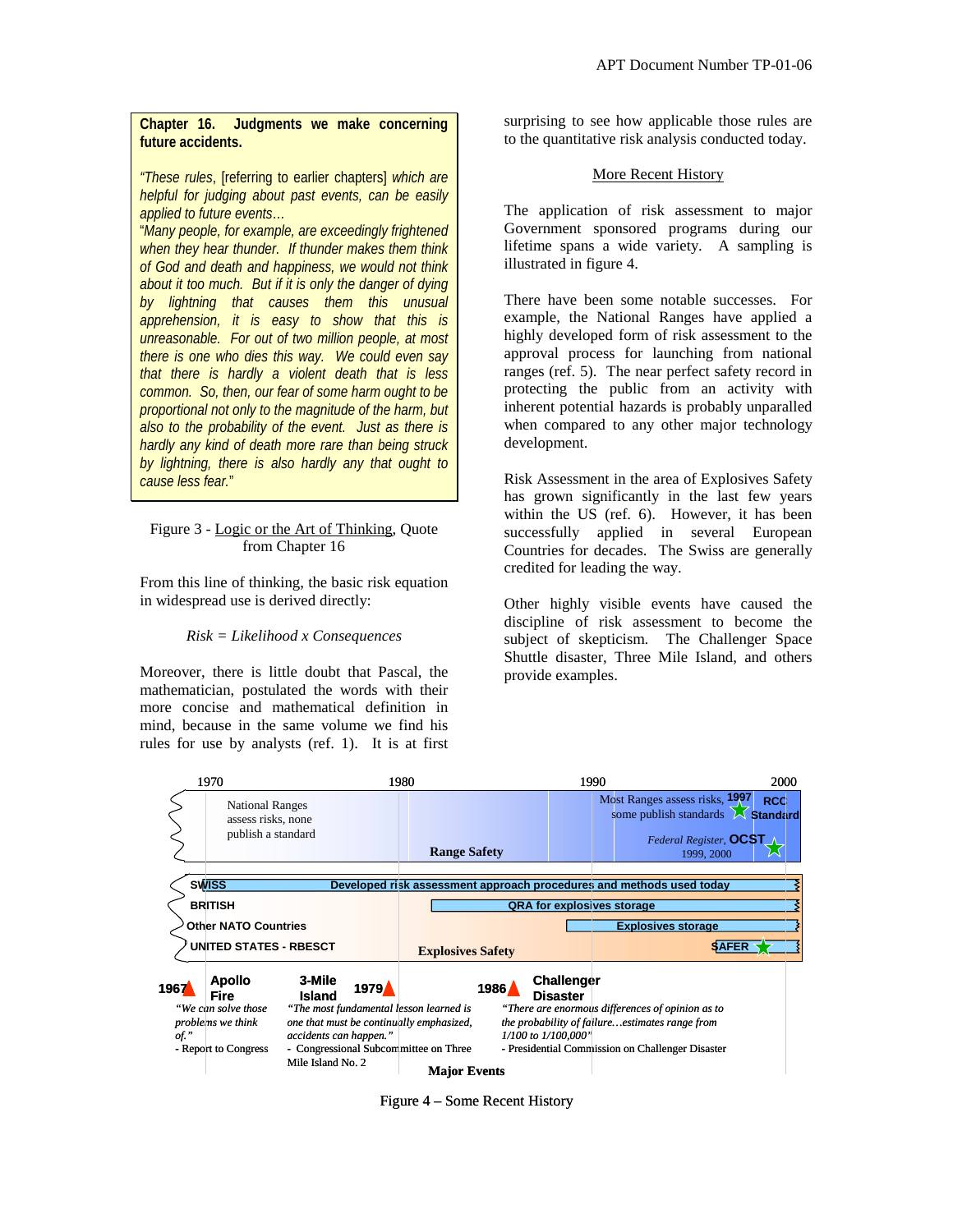

Figure 5 – Governing Safety Using Quantitative Risk Assessment

#### Growing Government use

Requirements for risk assessments and associated criteria appear in a growing number of regulatory documents in use worldwide today. It is interesting to examine the approaches used by governing bodies responsible for assuring safety (figure 5). The approaches fall into one of three generic forms:

- The first general case is to specify quantitative criteria. Here the criteria form the basis of acceptable risk and the analyst may have freedom to conduct the assessment using a wide variety of methods.
- The second includes the requirement to do a risk assessment. For this case, there are no stated criteria and there is often no analysis methodology specified. Currently, the Risk Assessment Code (RAC) matrix is predominately used in this manner.
- Both of these methods result in wide latitude for the resulting risk-based decision, and there may be little consistency in the resulting acceptability.
- The third form is to combine the first and second. There is a growing trend within governing bodies to define: the requirement to conduct the analysis, the method to be used, and the acceptable criteria as a set. Organizations such as the Range Commanders Council, the DoD Explosive Safety Board

(DDESB) and NATO have adopted such methods in recent years (refs. 6, 7, 8, 9).

## The Venerable RAC Code

For the last thirty years or more, System Safety professionals have used the RAC Matrix as a tool in their application of System Safety.

The most commonly used example is from the DOD standard shown in figure 6 (ref. 10). The matrix represents undesired consequence on one axis, and probability on the other. It is very good at conveying the concept that was first described by Pascal; however, there is not agreement as to how well it actually measures risk. The following paragraphs examine the granularity of a generic RAC matrix and focus on its utility as a risk measurement tool.

|                                     | <b>Mishap Severity Categories</b> |                        |                             |                        |  |  |  |
|-------------------------------------|-----------------------------------|------------------------|-----------------------------|------------------------|--|--|--|
| <b>Mishap Probability</b><br>Levels | (1)<br> Catastrophic              | (2)<br><b>Critical</b> | $\bf(3)$<br><b>Marginal</b> | $\bf{4}$<br>Negligible |  |  |  |
| (A)<br><b>Frequent</b>              | 1A                                | 2A                     | 3A                          | 4A                     |  |  |  |
| Probable<br>(B)                     | 1B                                | 2B                     | 3B                          | 4B                     |  |  |  |
| <b>Occasional</b><br>(C)            | 1C                                | 2C                     | 3C                          | 4C                     |  |  |  |
| (D)<br><b>Remote</b>                | 1D                                | 2D                     | 3D                          | 4D                     |  |  |  |
| (E)<br>Improbable                   | 1E                                | 2F                     | 3E                          | 4F                     |  |  |  |

Figure 6 – MIL-STD-882D RAC Matrix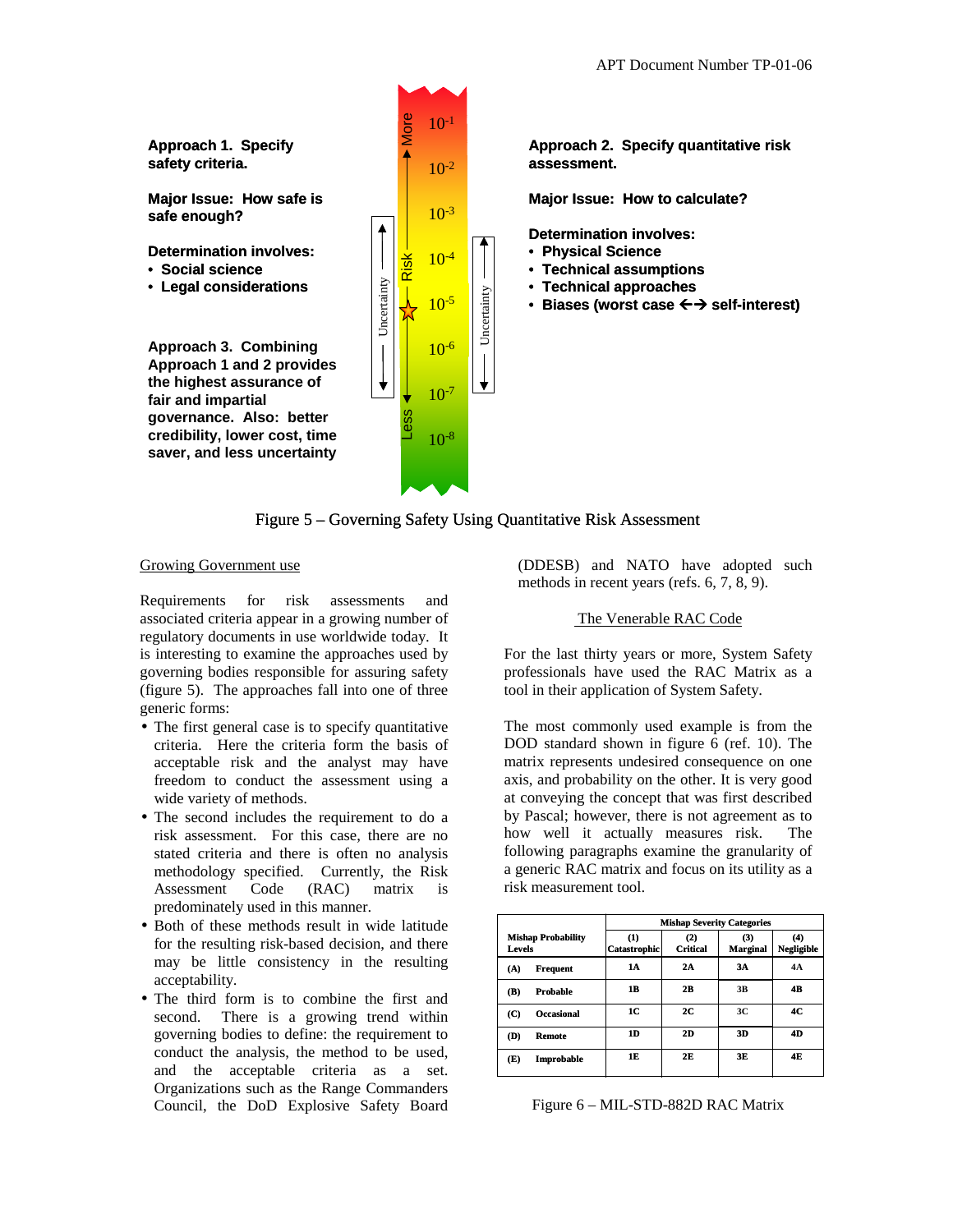## Defining Requirements for a RAC Matrix

*Intended Use.* As with any tool, the intended use of the matrix is an important requirement. The MIL-STD-882D matrix is sometimes used for qualitative assessments calling for broad nonnumerical categories. At other times quantitative risk assessments are used and the same matrix may not apply. Similarly, the same matrix may



Figure 7 - Risk Scale

not apply to risk assessment and risk acceptance when the decision makers are more adverse to catastrophic risk. The intended use is a requirement in designing the proper tool (ref. 11).

*Measuring Risk.* If our goal is to have a tool to measure risk, and risk is defined as the product of consequence and likelihood, then the definition of the tool to measure the risk can begin by defining the quantitative range of interest for which the tool applies. The generic range of interest for the practicing safety professional has huge variation. At one end of the scale are those events which pose so little risk that they are of no consequence. The legal term *de minimis* applies, which is short for a legal term from Latin "*de minimis non curat lex,*" which literally means the law does not concern itself with trifles (ref. 5). This end of the scale is often bounded at the point where the risk of fatality to an individual is no greater than 1 in a million years (ref. 7).

The other end of the scale is more difficult to define clearly. Here the risks are huge, unthinkable. A major war, or large meteor impact, could result in thousands or even millions of fatalities. The point is that the quantitative risk scale varies across such a large span that it is difficult to grasp. A span of 12 orders of magnitude, as shown in figure 7, is not easy to comprehend, especially when our day-today frames of reference are almost all presented on a linear scale. Even with the aid of the logarithmic scale it is hard to grasp the difference represented by 12 orders of magnitude.

In a similar fashion each of the two components of risk can be examined. First, consequence: For simplicity we can use a single measure of human injury/fatality as the scale. Here the *de minimis* threshold might be a minor injury requiring no medical aid, and the unthinkable might be thousands of fatalities.

The second component of risk is likelihood, which requires more definition. Likelihood is a measure of probability, and in the context of Pascal's meaning, is for an individual. In a systems context we should expand the term to by multiplying by the number of exposed individuals and exposure time (ref. 12). Because of this multiplication, the range of interest for this term spans a much wider range. At the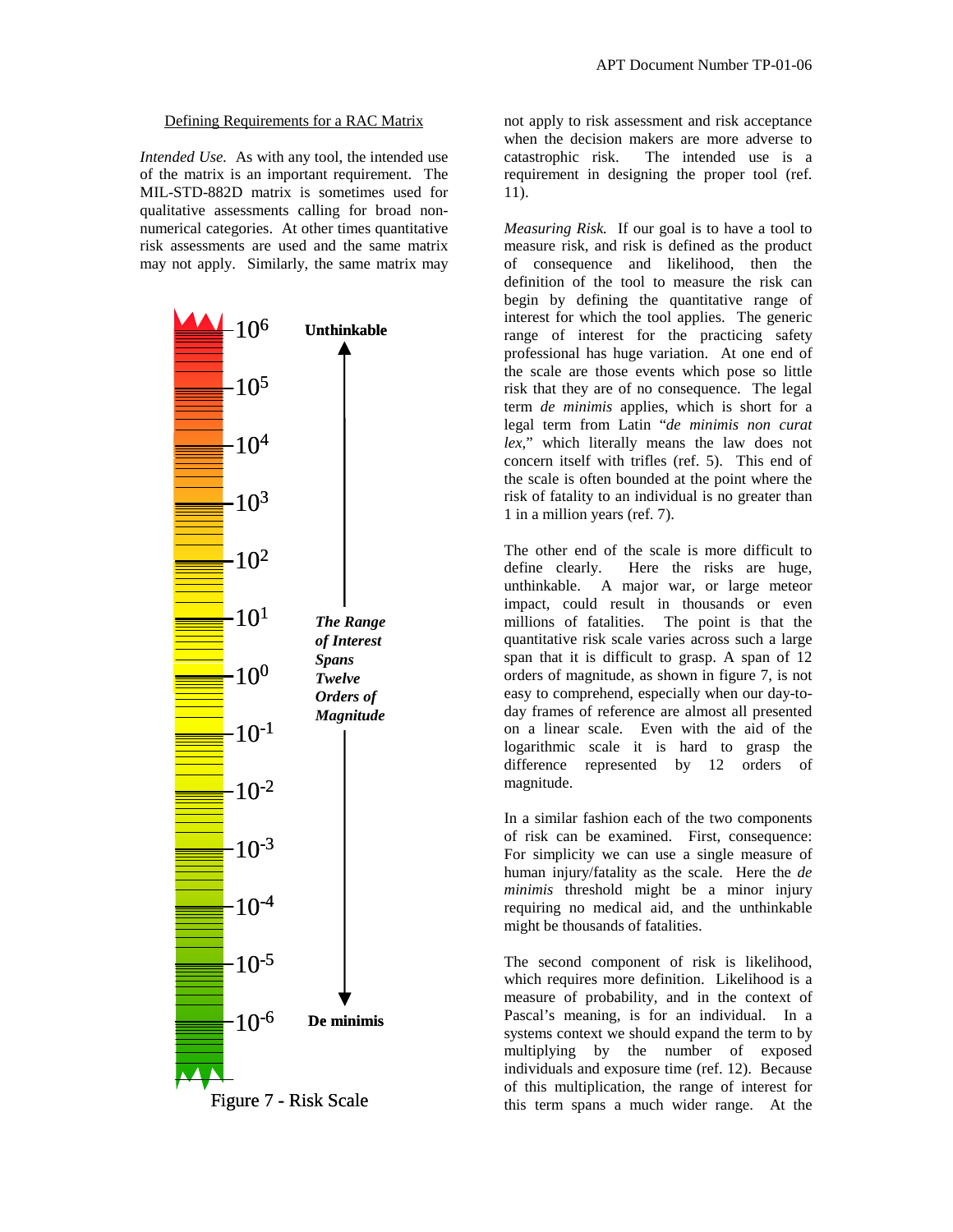

upper frequency end, a number such as a thousand times a year for a minor injury is needed, and at the lower frequency end a very small number is needed for the major catastrophic events. As shown in figure 8, 1x10- <sup>9</sup> might be considered acceptable. This gives a range of interest spanning 14 orders of magnitude!

Figure 8 attempts to combine these two components into a generic RAC matrix that covers the logical range of interest for both factors. The vertical scale, chosen for consequence, is subdivided into five order-ofmagnitude increments. The 5 bins are called "Band-Aid," "Hospital," "Few deaths," "Many deaths," and "Major catastrophe." The horizontal scale measures frequency and spans a great range. In this RAC, frequency includes not only probability, but also exposure. Seven cells,



Figure 9 – Resolution of each Cell

each with a span of two orders of magnitude are shown in figure 8. This hypothetical RAC matrix uses each color to represent a single risk level. This concept expands Pascal's formula by including the amount of exposure in the overall risk level. The *de minimis* in the upper right, and unthinkable level lower left are postulated by the authors based on existing industry standards.

When considering the utility of this hypothetical RAC matrix (or any of the other options) as a tool to differentiate risk, the resolution or granularity of the tool is a major factor. For the 5x7 matrix defined above, the resolution is shown by examining the range of risk within a single cell.

Figure 9 illustrates this. As shown, a single cell within the matrix spans one order of magnitude in consequence, two in likelihood, and three in

> risk. This is a factor of 1,000 within a single cell. It is not very satisfying to attempt to differentiate between optional choices in terms of risk when the tool of choice has a fundamental resolution of a factor of 1000!

> There have been attempts to quantify the scales used in the various RACs; however, they are often described as only exemplary. None have developed the underlying mathematics or the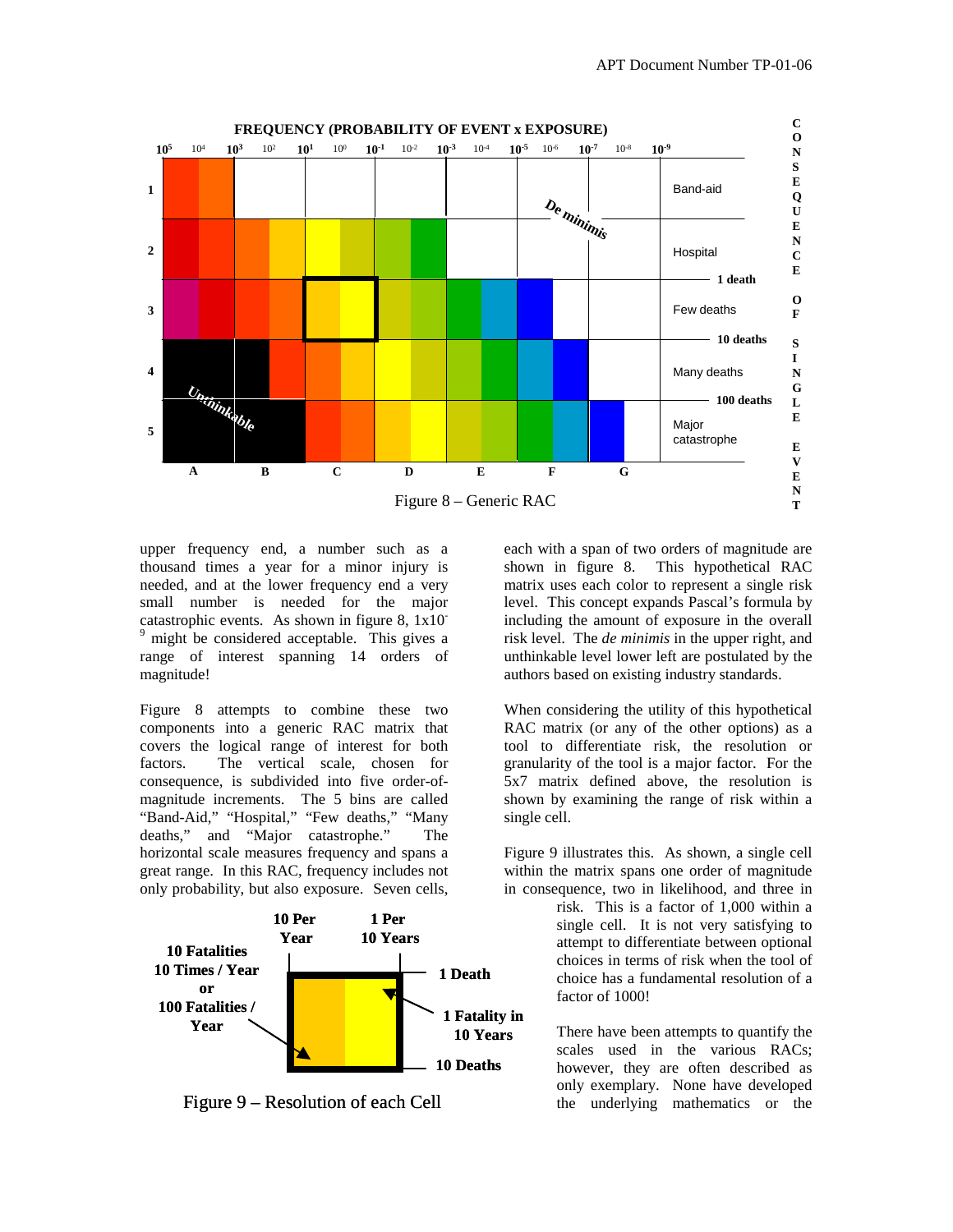

**Probability of Occurrence Per \_\_\_ Uses (Estimate of Total Annual Exposure)**

Figure 10 – Expanded RAC Code

concise definitions needed to build consensus and educate users.

*Recent Trends in Governance*. In the last few years, several governing bodies have considered the use of expanded RAC matrices for various applications that have more utility as a mathematical tool. One such tool has been proposed to the Insensivitive Munitions community to help assess the benefits of risk reductions due to insensivitive explosives. Figure 10 illustrates the concept, which features granularity, along each axis, of ½ order of magnitude. A similar concept removes all granularity by using continuous scales along each axis, resulting in infinite resolution.

The examples above serve to illustrate the difficulty of having a quantified generic tool. Because of the granularity issue and the huge span of interest, it is not easy to conceive of a single tool that could gain acceptance among the many applications. Nevertheless, by using concise definitions and protocols like those postulated by Pascal, a self-consistent and universal tool could be defined.

#### Conclusion

The major conclusion of this paper is this:

The concept originated by Pascal was clearly mathematical in nature. Its application to date in the form of a RAC matrix is, however, only accurate at the conceptual level. We need to move forward to define better tools.

Pascal, the logical thinker, pointed us to an answer: "Fear of harm ought be proportional to the gravity of the harm and the likelihood of the event." This simple statement clearly points us toward a concept. We have captured the concept in our RAC matrix. Pascal, however, was primarily a mathematician. His words state a clear mathematical equation that the RAC matrix has only begun to capture adequately.

The challenge therefore, posed by this paper to this conference some 339 years after Pascal showed us the way ahead, is to follow his uncomplicated direction to its logical conclusion. We cannot claim that System Safety Engineering is a separate discipline when we have only refined our tools to a conceptual level. We must *add discipline* to our chosen discipline. We should encourage, sponsor, endorse, develop and build consensus for methods that apply more mathematical discipline, rigor and consistency.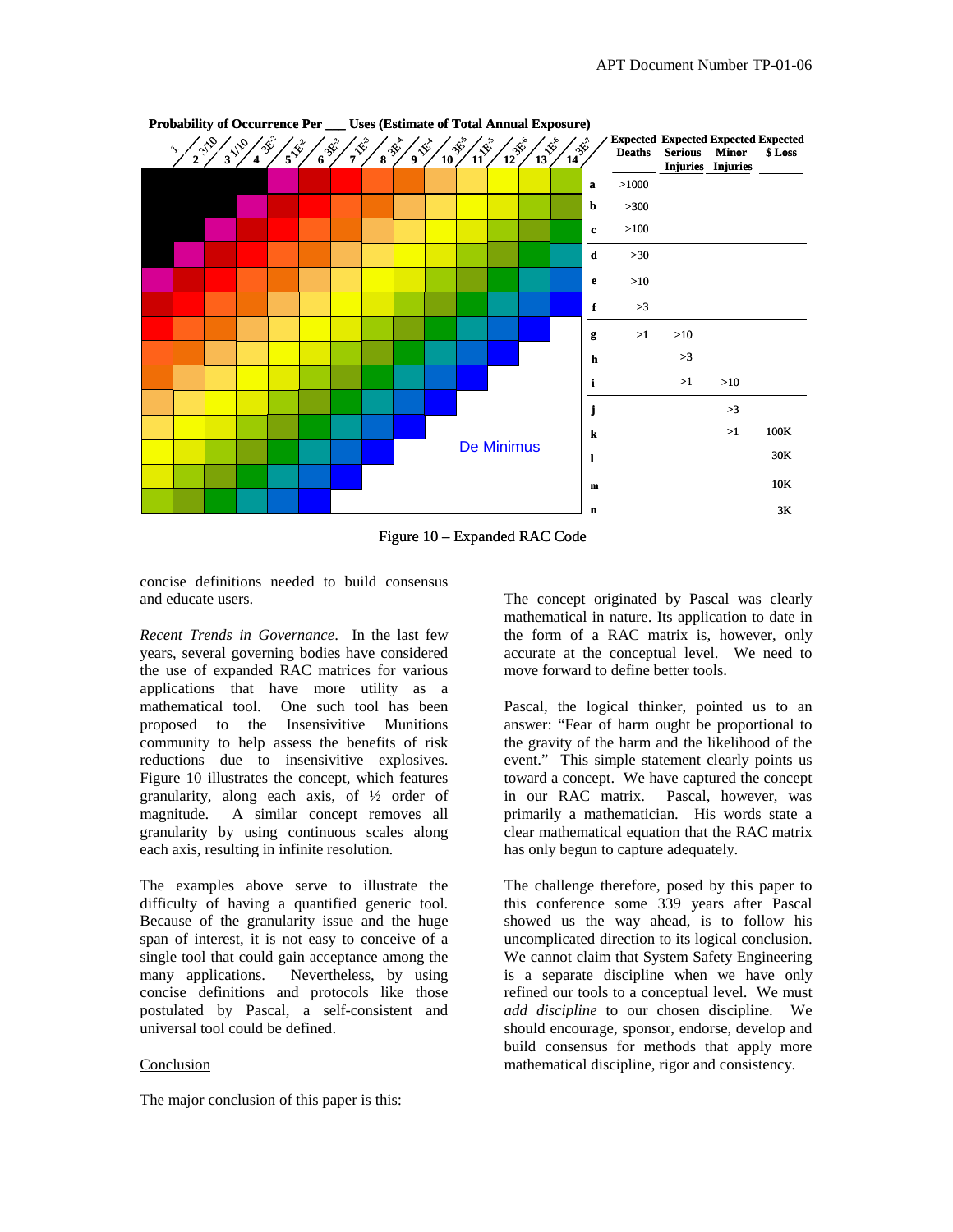## Recommendation

The authors recommend that a quantitative RAC (or series of alternative RACs) be defined which apply the uncomplicated mathematics postulated by Pascal. For each RAC we should define its intended use as a standard for risk assessment, or risk acceptance, or both. As a set, they should be applicable across the broad set of circumstances encountered by the practicing safety professional.

#### References

- 1. Arnauld, Antoine and Nicole, Pierre. Logic or the Art of Thinking. 1996.
- 2. Bernstein, Peter L. Against the Gods, The Remarkable Story of Risk. 1998.
- 3. Hacking, Ian. The Emergence of Probability. 1975.
- 4. Muir, Jane. Of Men and Numbers, The Story of the Great Mathematicians. 1996.
- 5. Standard 321-00. "Common Risk Criteria for National Test Ranges, Subtitle: Inert Debris." April 2000. published by Secretariat, Range Commanders Council, U.S. Army White Sands Missile Range, New Mexico 88002-5110.
- 6. DDESB Technical Paper #14, "Explosives Safety Risk Analysis." February 2000. h[ttp://www.hqda.army.mil/ddesb/documents](http://www.hqda.army.mil/ddesb/documents.html) .[html.](http://www.hqda.army.mil/ddesb/documents.html)
- 7. Tom Pfitzer, Meredith Hardwick, Paul Price, and Jerry Ward. "Status of the Risk-Based Explosives Safety Criteria Team." Proceedings from the 29th DDESB Explosives Safety Seminar. New Orleans, Louisiana, 18-20 July 2000.
- 8. NATO AC/258 WP 212, AASTP-4, "Explosives Safety Risk Analysis." February 2001.
- 9. Tom Pfitzer, Jerry Rufe, and Jerry Ward. "Criteria Selection for Risk-Based Explosives Safety Standards." Proceedings from the Parari '99 Seminar. Canberra, Australia, 10-12 November 1999.
- 10. MIL-STD-882D. Standard Practice for System Safety. 2000.
- 11. P.L. Clemens. "Preferences in Interpreting the Risk Assessment Matrix." ASSE Journal, June 1995.
- 12. P.L. Clemens and R.J. Simmons. "The Risk Exposure Interval – Too Often an Analyst's Trap." *Journal of System Safety*, 1<sup>st</sup> Quarter, 2001.

# **Biography**

Tom Pfitzer, ME, Founder and President, APT Research, Inc., 4950 Research Drive, Huntsville, AL. 35805, USA, telephone (256) 837-2781 ext. 209, facsimile (256) 837-7786, email tpfitzer@apt-research.com

Mr. Pfitzer holds a Masters Degree in Industrial Engineering (System Safety Option) from Texas A&M University. He is a graduate of the U.S. Army Intern Program in Safety Engineering. He has 19 years service in the safety career field for the U.S. Army. Mr. Pfitzer has over 25 years in System Safety, Range Safety, and Risk Analysis. He has held various working positions in safety and risk assessment both in Huntsville and Kwajalein Marshall Islands.

He is currently the leader of teams supported by two U.S. Government agencies that are in the process of promulgating new risk-based standards. The National Range Commander's Council (RCC) recently published a risk-based standard for debris protection that was prepared by a team he led. He was also a leader of the government/contractor team that developed and promulgated a risk-based standard for the DoD Explosive Safety Board. This board sets national policy for explosives safety. He serves as the US member to the expert-working group that recently published the NATO risk-based standard. His management efforts to expand System Safety concepts and methods into other safety disciplines resulted in the 1999 Manager of the Year Award from the International System Safety Society.

Meredith Hardwick, B.S., Mathematics, RBESCT PM, APT Research, Inc., 4950 Research Drive, Huntsville, AL. 35805, USA, telephone (256) 837-2781 ext. 204, facsimile (256) 837-7786, email mhardwick@aptresearch.com

Ms Hardwick manages APT activities for the Risk-Based Explosives Safety Criteria Team (RBESCT) and the Risk and Lethality Commonality Team (RALCT) Phase II. She has been responsible for conducting multiple quantitative risk analyses and developing the SAFER software risk analysis model.

Saralyn Dwyer, BSEE, THAAD System Safety PM, APT Research, Inc., 4950 Research Drive, Huntsville, AL. 35805, USA, telephone (256)